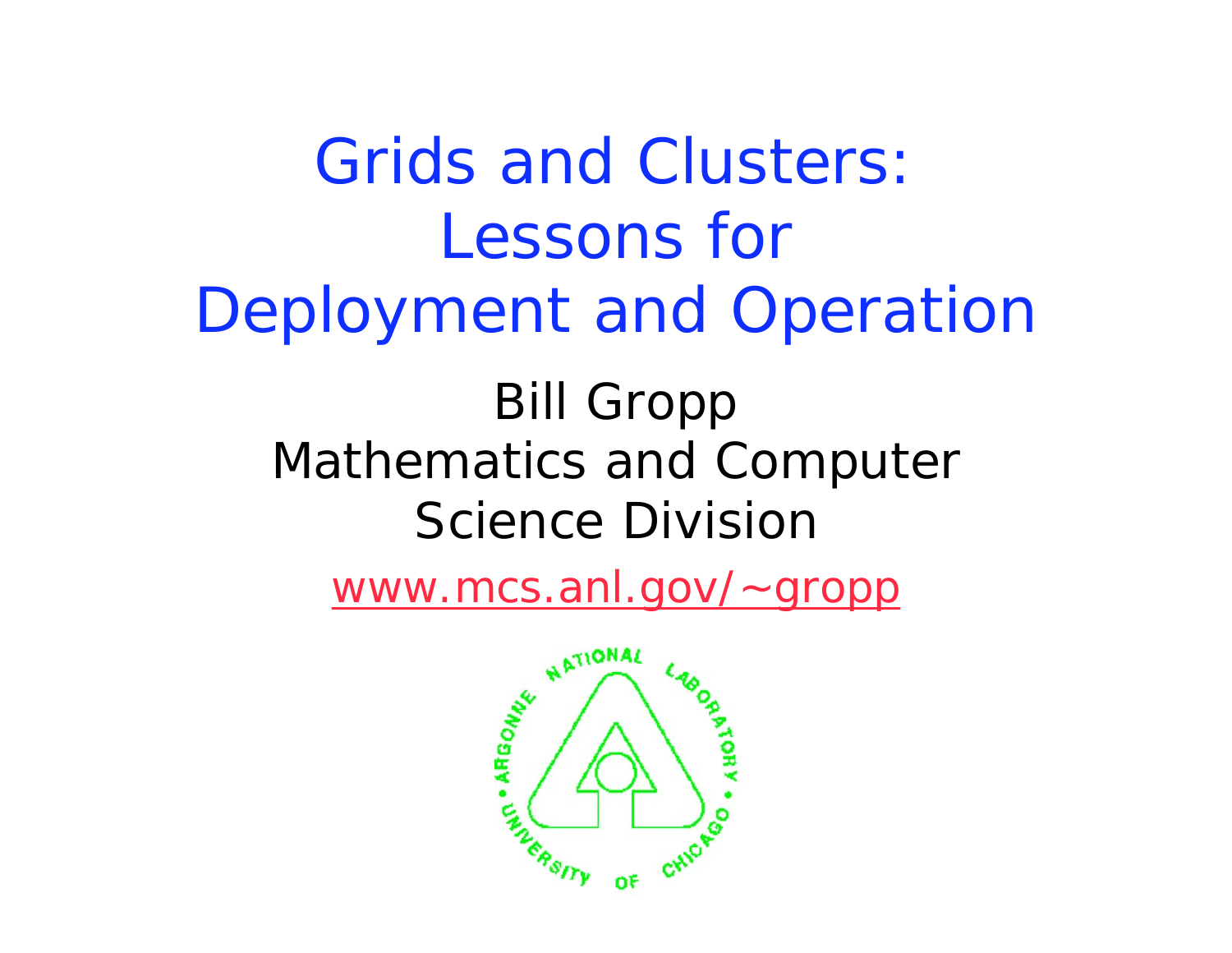#### Success of Clusters

- $\bullet$  Engineered solutions
	- Goals characterized and resources matched to resources (online guides, common question on beowulf mailing list)
- • Many studies making reproducible measurements of grid software
	- Quantitative measures of performance
	- Scientific results (reproducible simulations)
	- 53 page bibliography of papers involving MPI (mpiarticles.pdf)
		- Many are applications
- • "Automatic" risk reduction
	- Multiple suppliers for software, hardware
		- OS, file systems, compilers, parallel computing approaches (MPI, Mosix, perl+ssh,…)
		- Processors, network, I/O
- $\bullet$  Software runs everywhere
	- MPI, apps libraries run on laptops to Earth Simulator
	- Solutions *scale to users*
		- Install, operate done with configure/make or RPM or Windows Install
		- Does not require collaboration with developers
			- 8 Developers may not know users exist
		- User-oriented documentation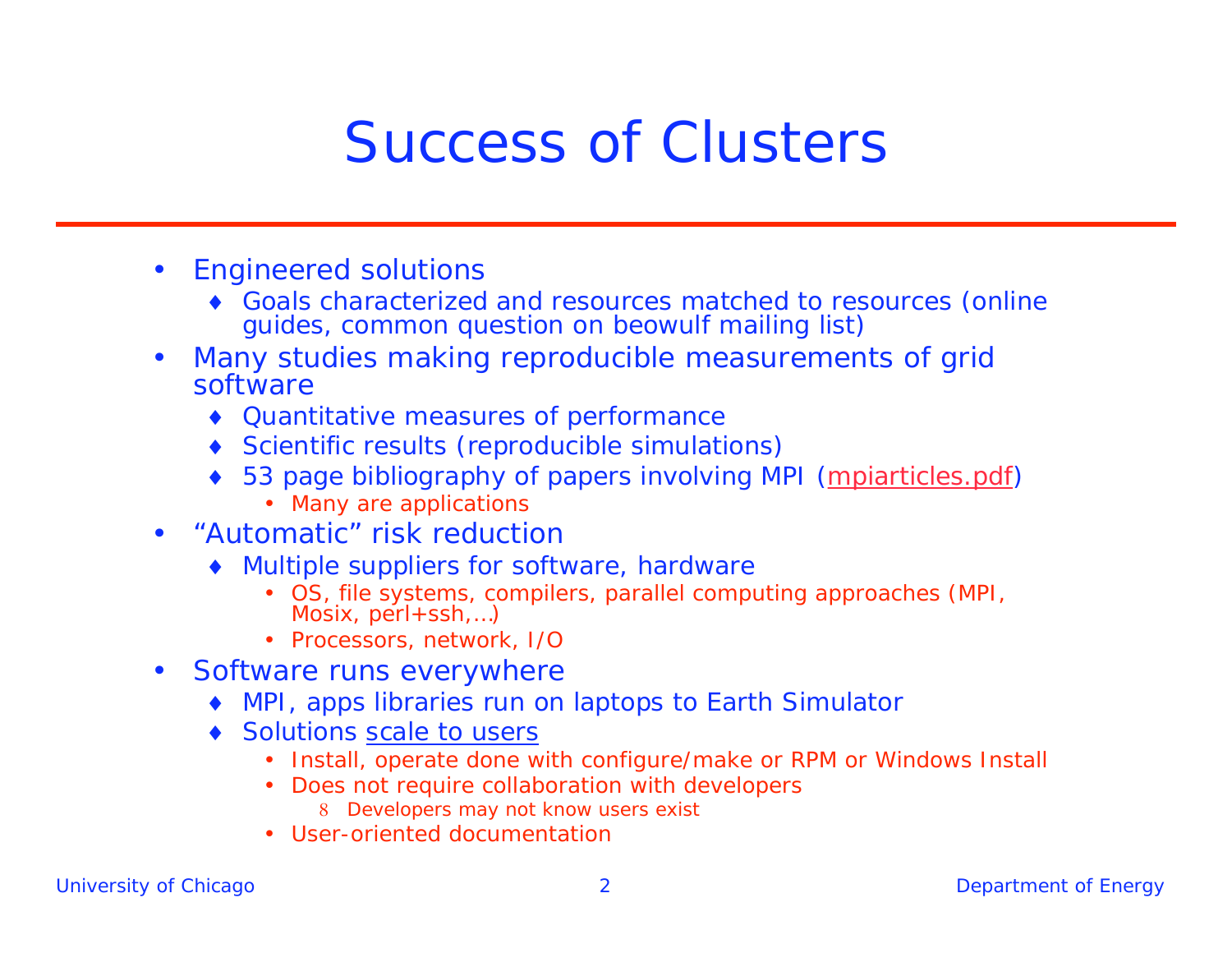#### Practical Books on Cluster Computing

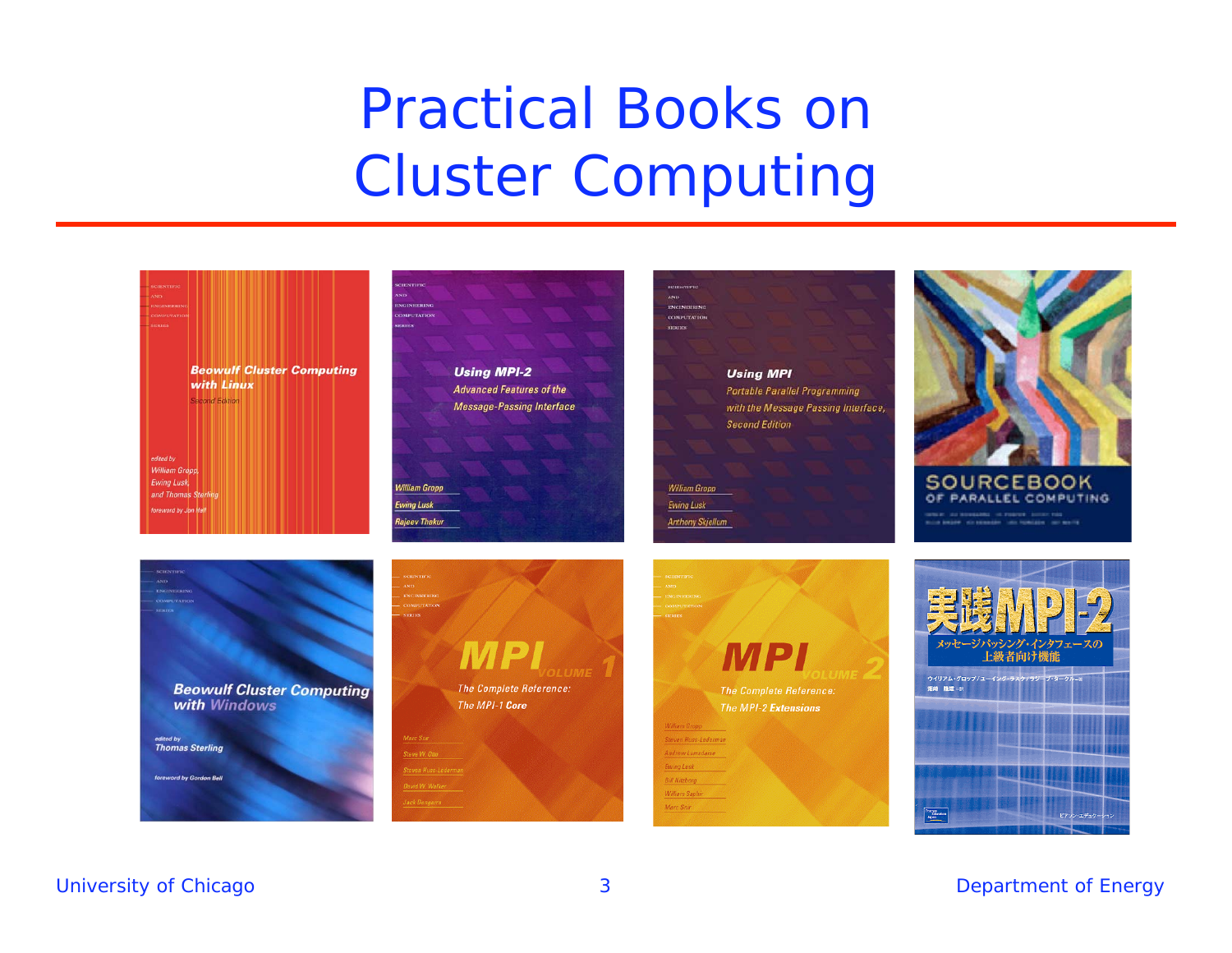#### **GridGate**

- Fran's talk gave good list of grid problems
	- "We still do not have a usable grid"
	- "There are too many partially complete, but shows proof of concept [,projects]"
	- "We blew the software by failing to plan and by not using widely accepted software engineering practices"
- Some grid successes
	- ◆ E.g., Andrew and Ed's talks from this morning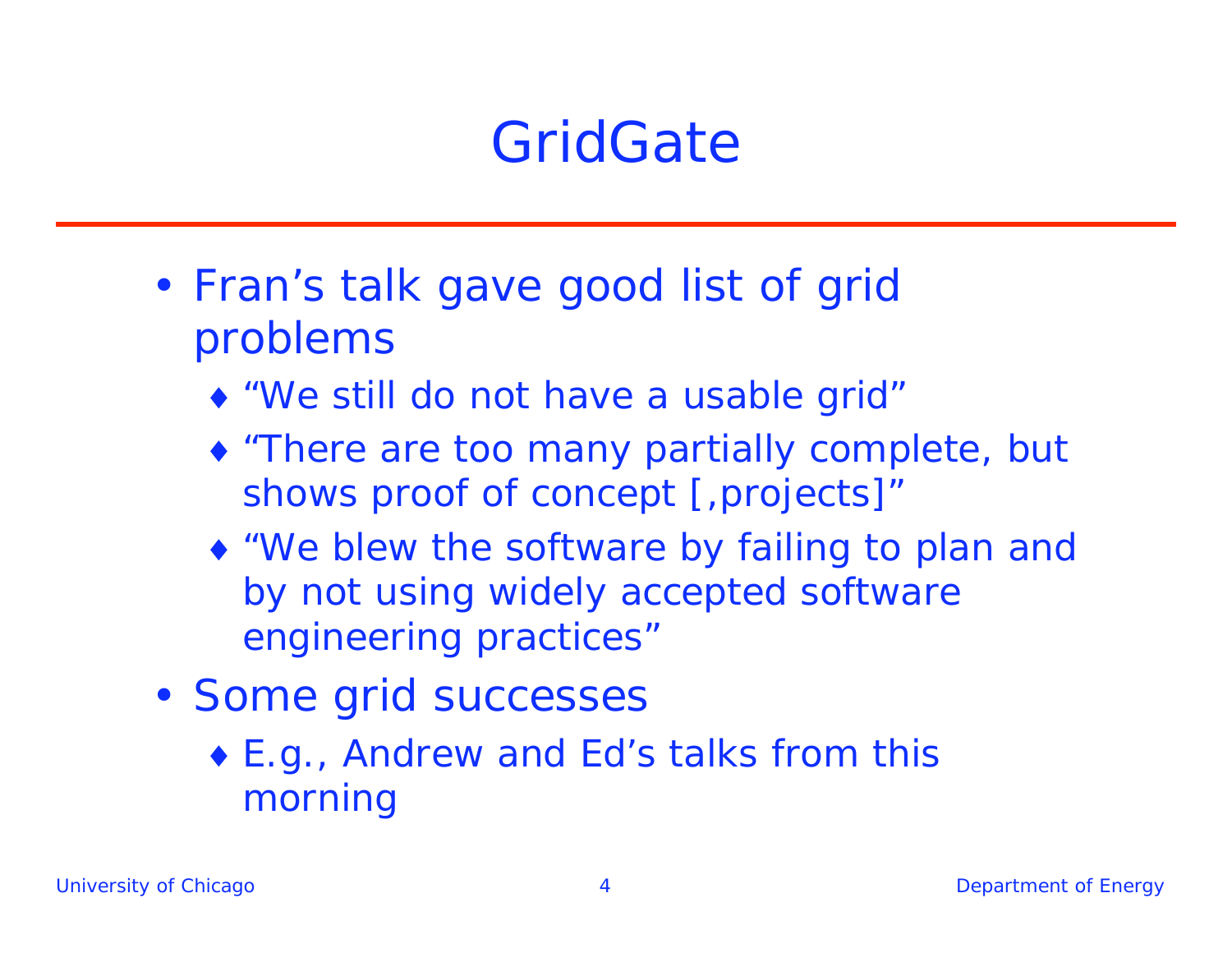### Some Users Speak

- $\bullet$  Jennifer Schopf and Steven Newhouse interviewed over 20 groups in the UK
- $\bullet$  Some quotes:
	- "All users talk about is job submission and file transfer capabilities"
	- "When asked about trouble spots they also want tools to tell how jobs are progressing"
- $\bullet$  What (These) Users Aren't Talking About…
	- $\bullet$  Notification except for job progress tracking
	- ◆ Registries or resource discovery
	- Reservations, brokering, co-scheduling, other advanced scheduling techniques
	- ◆ Job migration, checkpointing
	- Accounting and pricing (these are users, not admins)
	- Data migration
	- ◆ Instruments
- $\bullet$  Clearly, expectations are low
	- ◆ Gap between hype and reality
	- Users may not ask for what they really want (e.g., access to file contents instead of a copy of the file)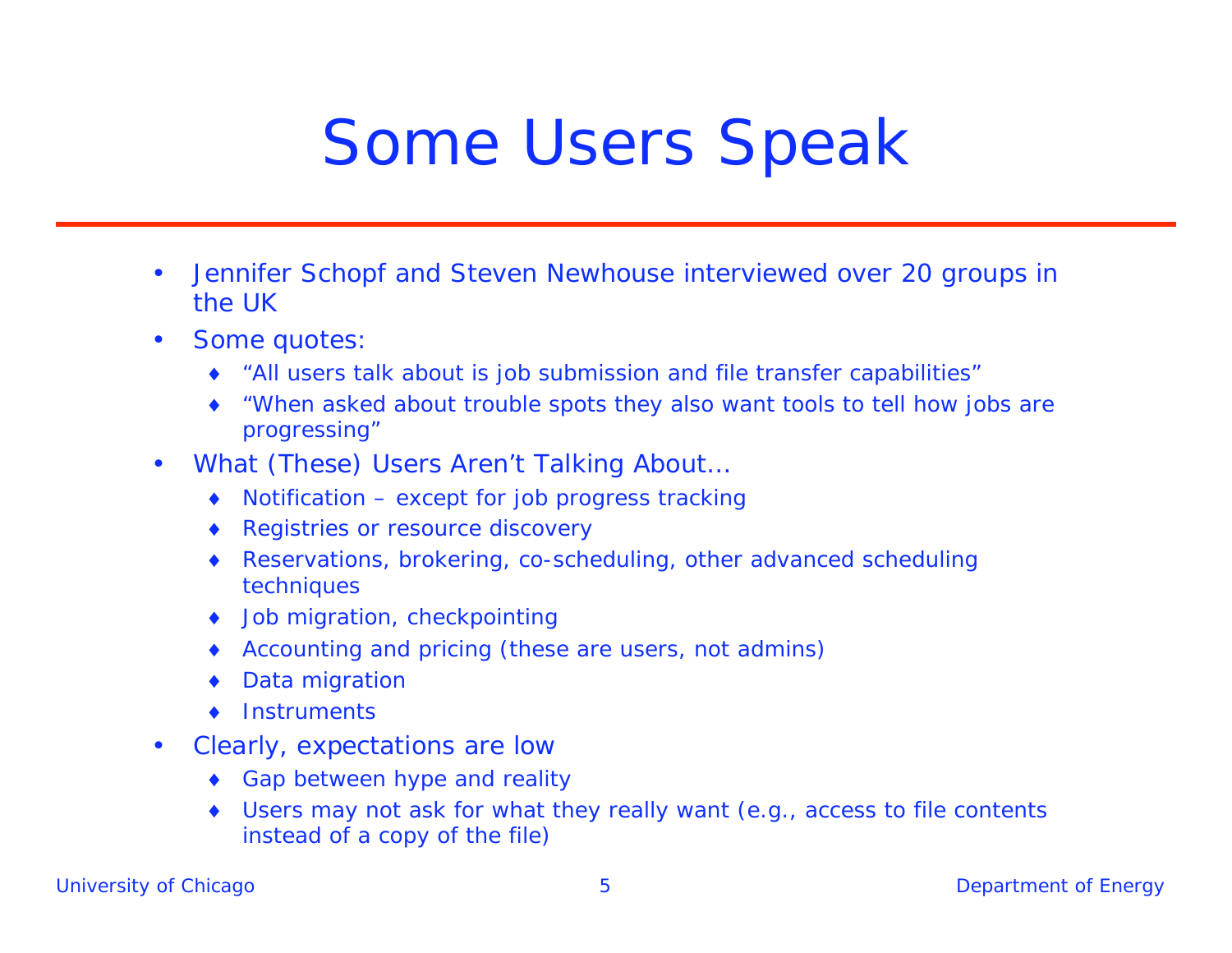# Optimism Only Goes So Far

**Arthur:** I command you, as King of the Britons, to stand aside! **Black Knight:** I move for no man. **Arthur:** So be it! **Arthur and Black Knight:** Aaah!, hiyaah!, etc.

Arthur cuts off the Black Knight's left arm.

**Arthur**: Now stand aside, worthy adversary. **Black Knight**: 'Tis but a scratch. **Arthur**: A scratch? Your arm's off! **Black Knight**: No, it isn't. **Arthur**: Well, what's that then? **Black Knight**: I've had worse. **Arthur**: You liar! **Black Knight**: Come on you pansy!

Arthur cuts off the Black Knight's right arm.



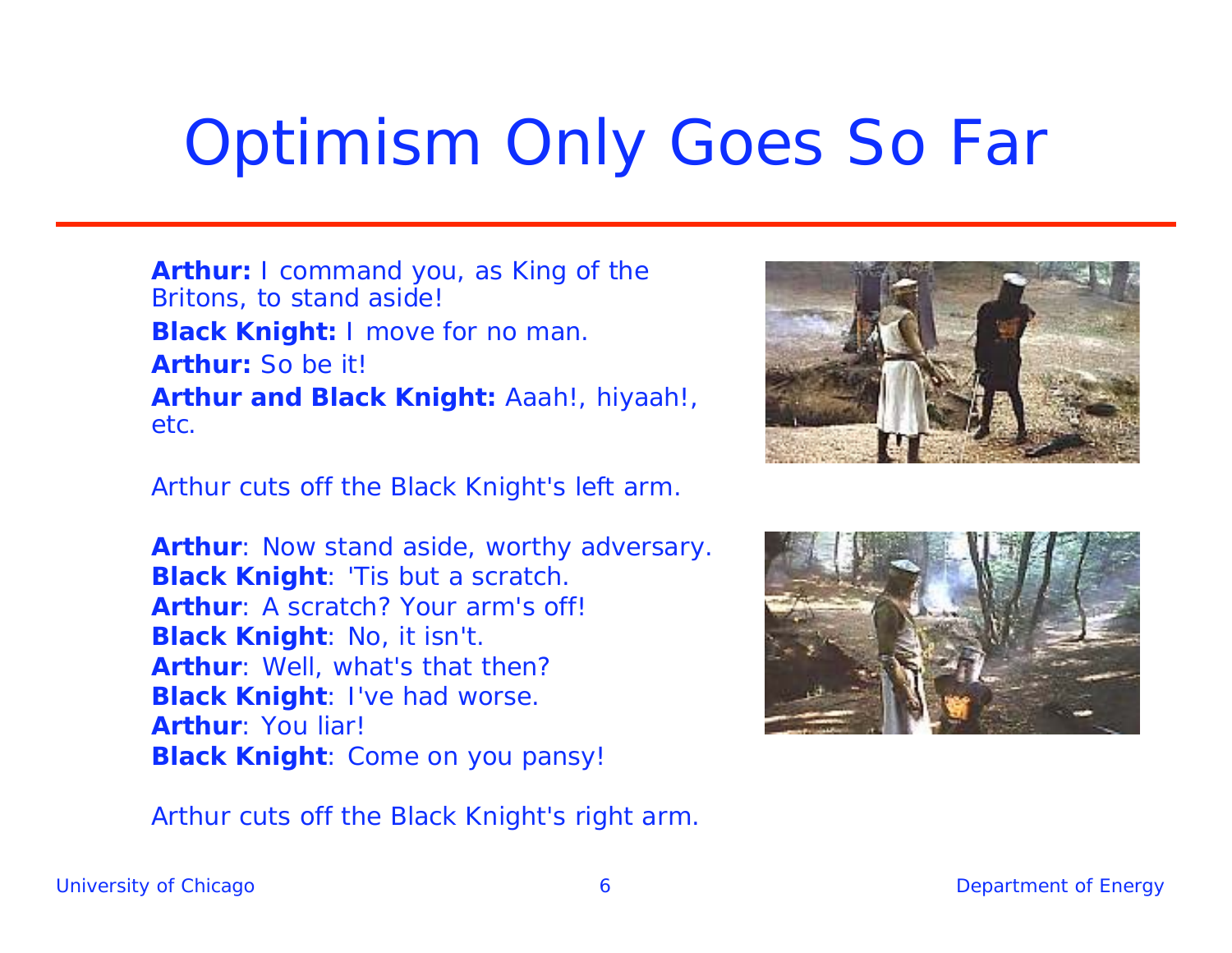# Moving Forward

- $\bullet$  API design is *hard*
	- ◆ Focus on the task
		- MPI Forum took 18 months, meeting in the same ghastly hotel in the same ghastly spot every 6 weeks (just for MPI-1!)
	- Involve all stakeholders
		- Especially including the applications community
		- If you can't structure the process/discussion to deal with "hangers on", you haven't met the minimum intelligence test for creating a standard
	- ◆ Use prior art
		- Create prior art if necessary
		- Don't discourage experimentation. But avoid premature standardization
	- Start from scratch
		- Level the playing field and avoid historical errors
- $\bullet$  Testing and evaluation
	- ◆ Establish these early
	- ◆ Helps clarify the goals and the community being served
	- "Live" test requires outside co-operation
		- • Still, grid software could provide testing as a service (make testing target communicates with a machine set up solely for testing installations)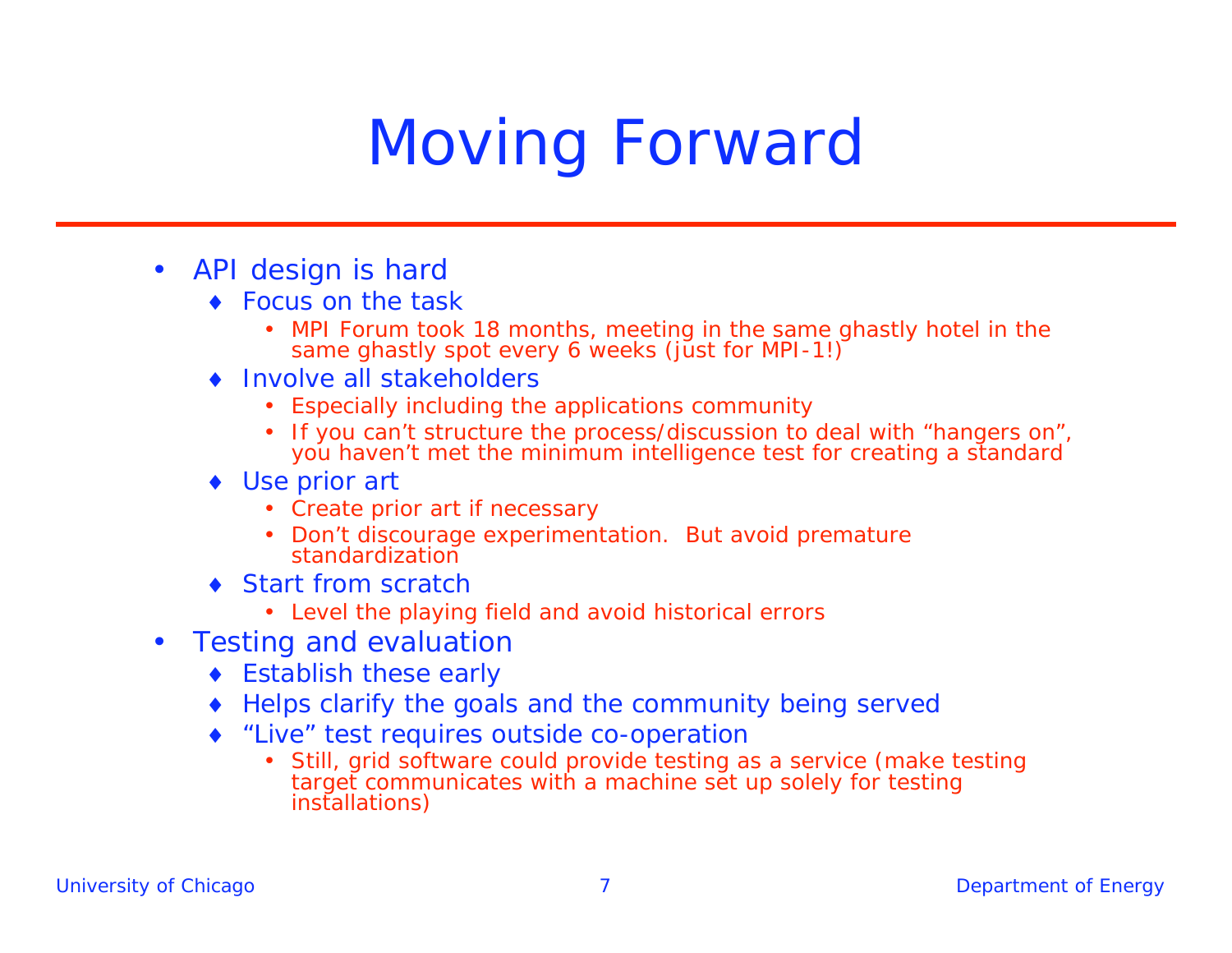## Choose the Right Solution

- Grid example—the fallacy of (single) certificates
	- Have you ever rented a car?
		- Probably not to get here :)
	- ◆ How many IDs did you show
		- Driver's license (admittedly weak) authentication
		- Credit card resource authorization and guarantee
	- ◆ Each issued by a separate authority
		- Each issuer has different goals and mechanisms
		- No single-point of failure
- Multiple certificates alone are not the solution
	- No number of credit cards will compensate for the lack of a driver's license